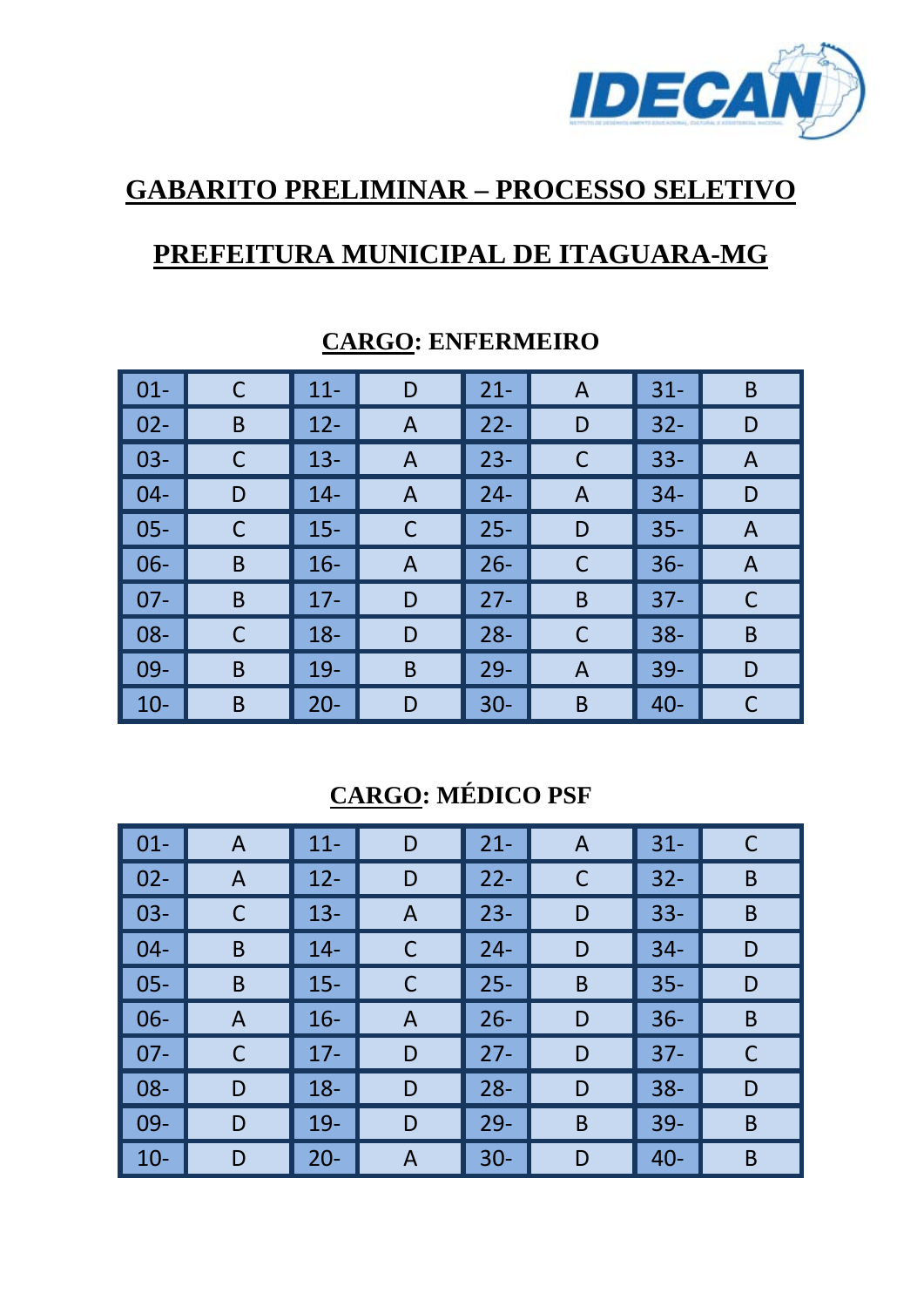

| $\vert$ 01- |   | $11 -$ | D            | $21 -$ | A | $31 -$ | B |
|-------------|---|--------|--------------|--------|---|--------|---|
| $02 -$      | B | $12 -$ | $\mathsf{A}$ | $22 -$ | B | $32 -$ | D |
| $03 -$      | C | $13 -$ | A            | $23 -$ | A | $33 -$ | A |
| $04 -$      | D | $14 -$ | A            | $24 -$ | C | $34 -$ | D |
| $05 -$      | C | $15 -$ | $\mathsf C$  | $25 -$ | A | $35 -$ | A |
| $06 -$      | B | $16 -$ | A            | $26 -$ | D | $36 -$ | A |
| $07 -$      | B | $17 -$ | D            | $27 -$ | D | $37 -$ | C |
| $08 -$      | C | $18 -$ | D            | $28 -$ | D | $38 -$ | B |
| $09 -$      | B | $19-$  | B            | $29 -$ | A | $39 -$ | D |
| $10 -$      | B | $20 -$ | D            | $30 -$ | D | $40 -$ | C |

# **CARGO: MÉDICO PSIQUIATRA**

## **CARGO: PSICÓLOGO**

| $\boxed{01}$    | C | $11 -$ | D           | $21 -$ | B              | $31 -$ | B |
|-----------------|---|--------|-------------|--------|----------------|--------|---|
| $\vert$ 02-     | B | $12 -$ | A           | $22 -$ | $\overline{A}$ | $32 -$ | D |
| $\vert$ 03-     | C | $13 -$ | A           | $23 -$ | C              | $33 -$ | A |
| $\vert$ 04-     | D | $14 -$ | A           | $24 -$ | B              | $34 -$ | D |
| $\parallel$ 05- | C | $15 -$ | $\mathsf C$ | $25 -$ | D              | $35 -$ | A |
| $\vert$ 06-     | B | $16 -$ | A           | $26 -$ | $\mathsf{C}$   | $36 -$ | A |
| $\vert$ 07-     | B | $17 -$ | D           | $27 -$ | C              | $37 -$ | С |
| $\vert$ 08-     | C | $18 -$ | D           | $28 -$ | D              | $38 -$ | B |
| $\vert$ 09-     | B | $19-$  | B           | $29 -$ | A              | $39 -$ | D |
| $\vert$ 10-     | B | $20 -$ | D           | $30 -$ | D              | $40 -$ |   |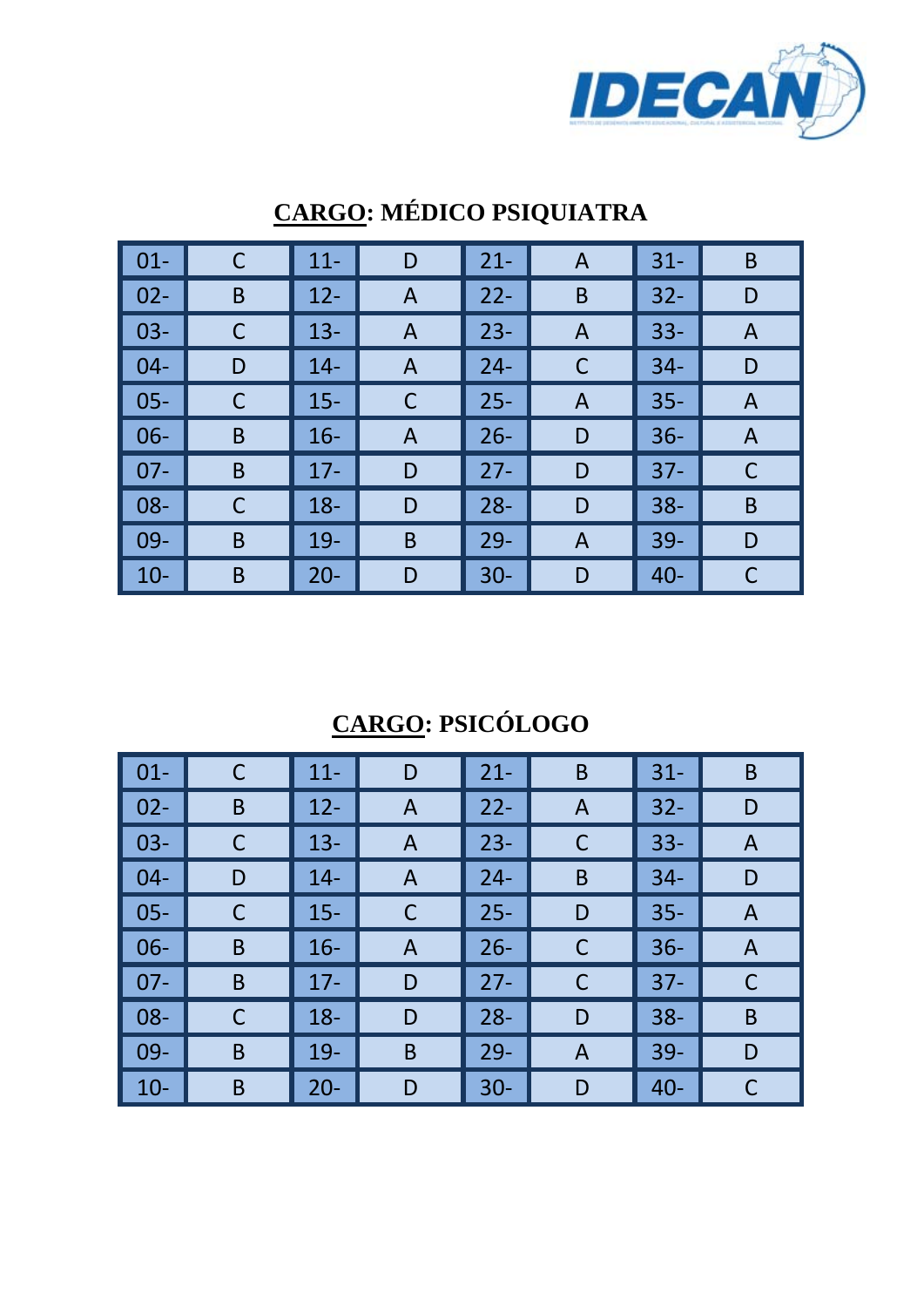

| $01 -$ | C | $11 -$ | D              | $21 -$ | D              | $31 -$ | B |
|--------|---|--------|----------------|--------|----------------|--------|---|
| $02 -$ | B | $12 -$ | A              | $22 -$ | D              | $32 -$ | D |
| $03 -$ | С | $13 -$ | $\overline{A}$ | $23 -$ | C              | $33 -$ | A |
| $04-$  | D | $14 -$ | A              | $24 -$ | C              | $34 -$ | D |
| $05 -$ | C | $15 -$ | C              | $25 -$ | D              | $35 -$ | A |
| $06 -$ | B | $16 -$ | A              | $26 -$ | $\overline{A}$ | $36 -$ | A |
| $07 -$ | B | $17 -$ | D              | $27 -$ | A              | $37 -$ | С |
| $08 -$ | С | $18 -$ | D              | $28 -$ | A              | $38 -$ | B |
| $09-$  | B | $19 -$ | B              | $29 -$ | D              | $39 -$ | D |
| $10 -$ | B | $20 -$ | D              | $30 -$ | B              | $40 -$ |   |

#### **CARGO: TERAPEUTA OCUPACIONAL**

## **CARGO: TÉCNICO EM ENFERMAGEM**

| $01 -$ | C | $11 -$ | C | $21 -$ | C |
|--------|---|--------|---|--------|---|
| $02 -$ | С | $12 -$ | С | $22 -$ | D |
| $03 -$ | С | $13 -$ | С | $23 -$ | A |
| $04 -$ | C | $14 -$ | Α | $24 -$ | B |
| $05 -$ | С | $15 -$ | B | $25 -$ | C |
| $06 -$ | D | $16 -$ | С | $26 -$ | B |
| $07 -$ | D | $17 -$ | D | $27 -$ | A |
| $08 -$ | С | $18 -$ | A | $28 -$ | D |
| 09-    | B | 19-    | A | $29 -$ | B |
| $10-$  | С | $20 -$ | B | $30 -$ | A |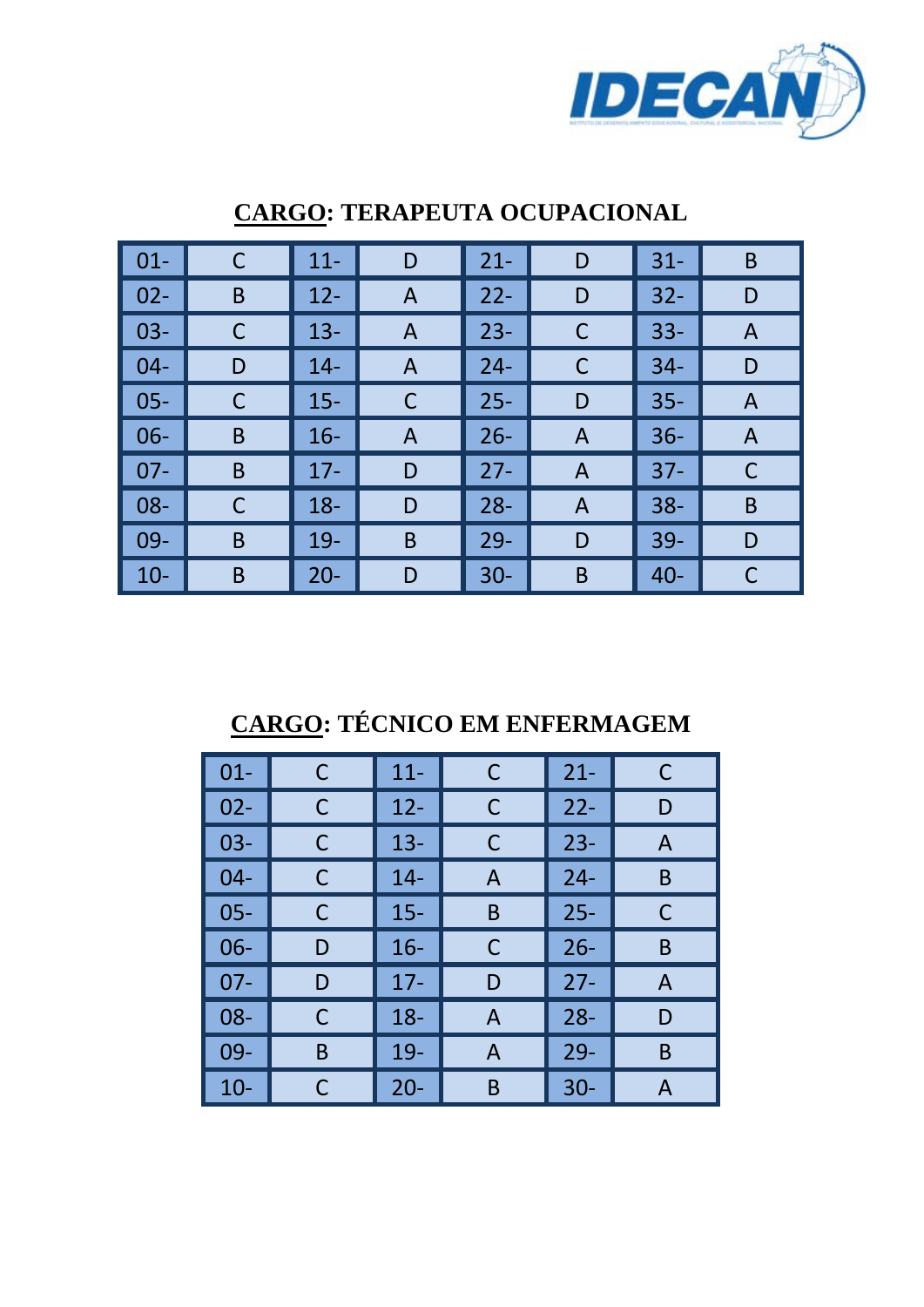

| $01 -$ | D            | $11 -$ | A | $21 -$ | C |
|--------|--------------|--------|---|--------|---|
| $02 -$ | A            | $12 -$ | D | $22 -$ | B |
| $03 -$ | A            | $13 -$ | A | $23 -$ | B |
| $04 -$ | С            | $14 -$ | B | $24 -$ | С |
| $05 -$ | D            | $15 -$ | B | $25 -$ | С |
| $06 -$ | D            | $16 -$ | D | $26 -$ | C |
| $07 -$ | $\mathsf{A}$ | $17 -$ | C | $27 -$ | C |
| 08-    | A            | $18 -$ | A | $28 -$ | A |
| $09 -$ | D            | 19-    | С | $29 -$ | A |
| $10-$  | C            | $20 -$ | C | $30 -$ | А |

#### **CARGO: FACILITADOR SOCIAL**

**CARGO: ORIENTADOR SOCIAL** 

| $01 -$ | C | $11 -$ | С | $21 -$ | C |
|--------|---|--------|---|--------|---|
| $02 -$ | C | $12 -$ | С | $22 -$ | D |
| $03 -$ | С | $13 -$ | С | $23 -$ | С |
| $04 -$ | С | $14 -$ | Α | $24 -$ | B |
| $05 -$ | С | $15 -$ | B | $25 -$ | С |
| $06 -$ | D | $16 -$ | C | $26 -$ | B |
| $07 -$ | D | $17 -$ | D | $27 -$ | A |
| 08-    | С | $18 -$ | A | $28 -$ | D |
| 09-    | Β | 19-    | Β | $29 -$ | B |
| $10 -$ | C | $20 -$ | D | $30 -$ | А |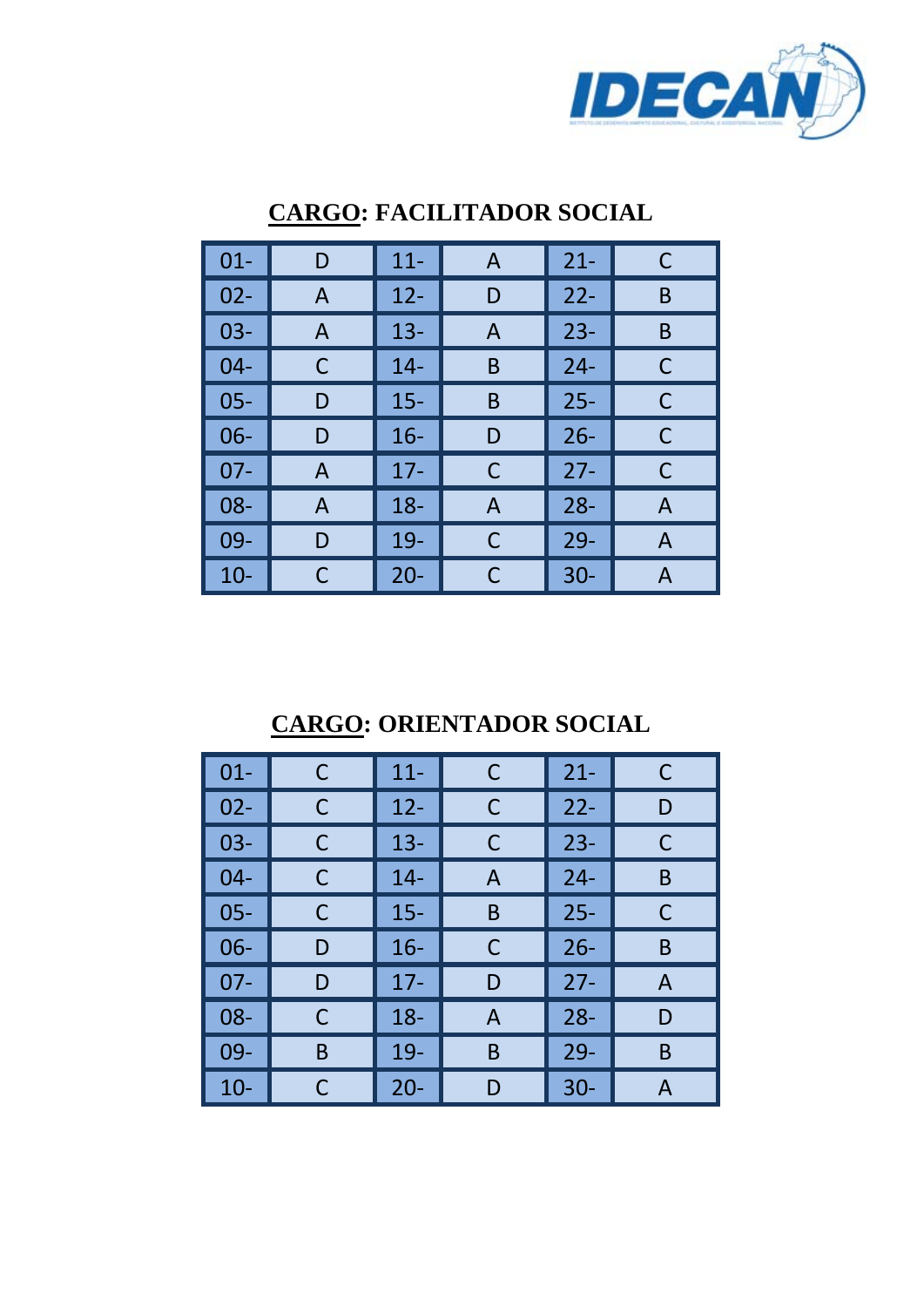

## **CARGO: AGENTE COMUNITÁRIO DE SAÚDE**

| $01 -$ | B | $11 -$ | A | $21 -$ | B |
|--------|---|--------|---|--------|---|
| $02 -$ | D | $12 -$ | D | $22 -$ | A |
| $03 -$ | A | $13 -$ | Β | $23 -$ | D |
| $04 -$ | A | $14 -$ | D | $24 -$ | С |
| $05 -$ | Β | $15 -$ | D | $25 -$ | B |
| $06 -$ | D | $16 -$ | Β | $26 -$ | C |
| $07-$  | D | $17 -$ | C | $27 -$ | D |
| 08-    | С | $18 -$ | D | $28 -$ | C |
| 09-    | Β | 19-    | D | $29 -$ | B |
| $10 -$ | B | $20 -$ | А | $30 -$ | D |

**CARGO: AGENTE DE COMBATE AS ENDEMIAS** 

| $01 -$ | A | $11 -$ | B | $21 -$ | D |
|--------|---|--------|---|--------|---|
| $02 -$ | С | $12 -$ | C | $22 -$ | B |
| $03 -$ | D | $13 -$ | B | $23 -$ | D |
| 04-    | D | $14 -$ | D | $24 -$ | A |
| $05 -$ | Β | $15 -$ | Β | $25 -$ | С |
| $06 -$ | A | $16 -$ | B | $26 -$ | D |
| $07 -$ | A | $17 -$ | C | $27 -$ | B |
| $08 -$ | Β | $18 -$ | A | $28 -$ | С |
| $09 -$ | C | 19-    | D | $29 -$ | С |
| $10 -$ | B | $20 -$ | D | $30 -$ | D |